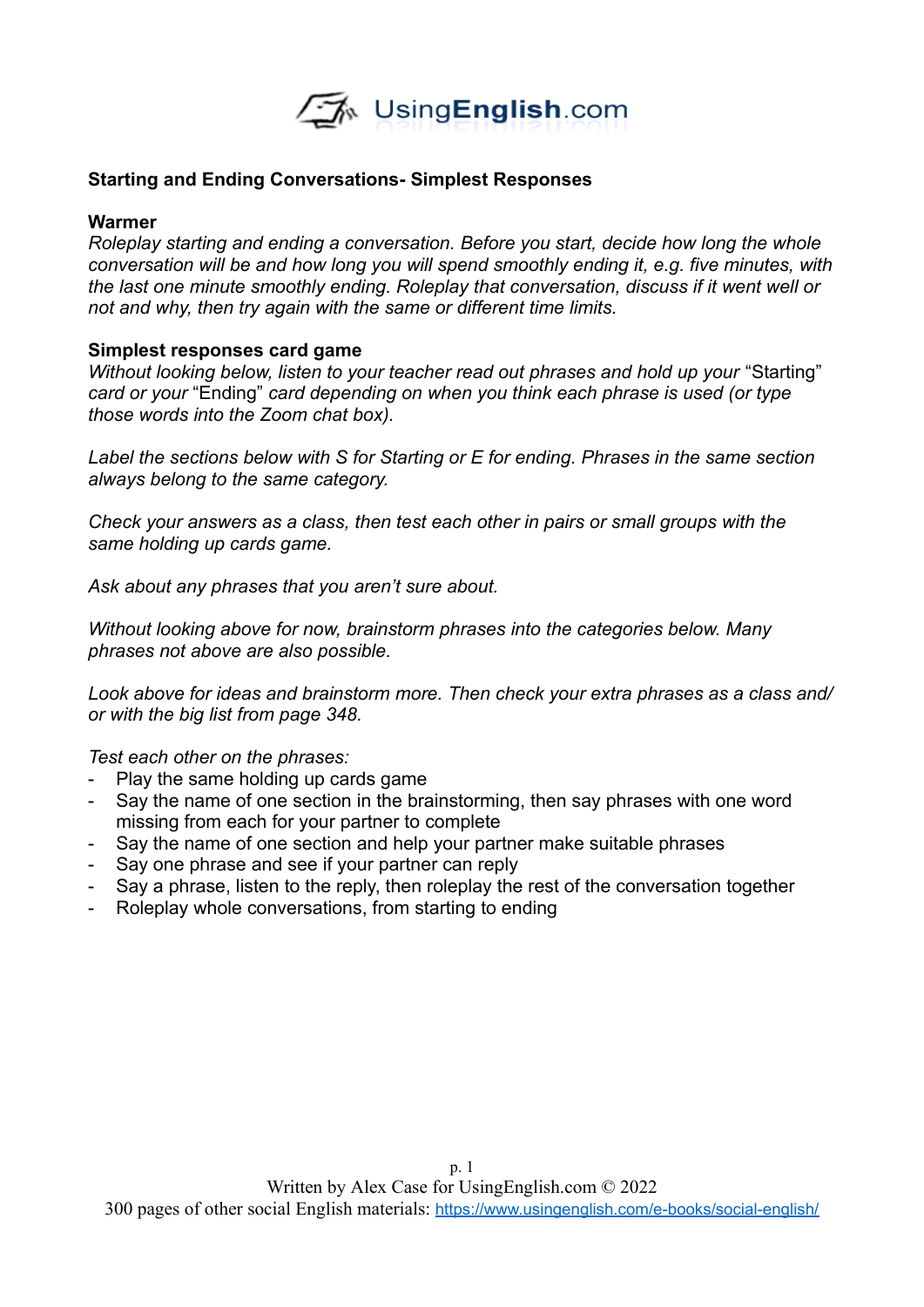## └── UsingEnglish.com

- $\bullet$  Hi
- $\bullet$  Hello.
- **•** Good morning.
- $\bullet$  Bye.
- **•** Goodbye.
- See you at three o'clock.
- See you on Monday.
- See you next week.
- See you later.
- See you then.
- See you, then.
- See you soon.
- Have a good journey.
- Have a nice day.
- **It's very nice to meet you.**
- Nice to meet you too, (name).
- $\bullet$  It was really nice to meet you.
- Nice meeting you too.
- $\bullet$  It was a pleasure to meet you.
- **It's been really interesting talking to you.**
- **•** It was lovely to see you again.
- $\bullet$  How do you do?
- **It's a pleasure to meet you, William.**
- Pleased to meet you too.
- I'm Alex.
- My name is Alex.
- **I'm Alexander but please call me Alex.**
- My name is Alex Case. I work for Language Linkage.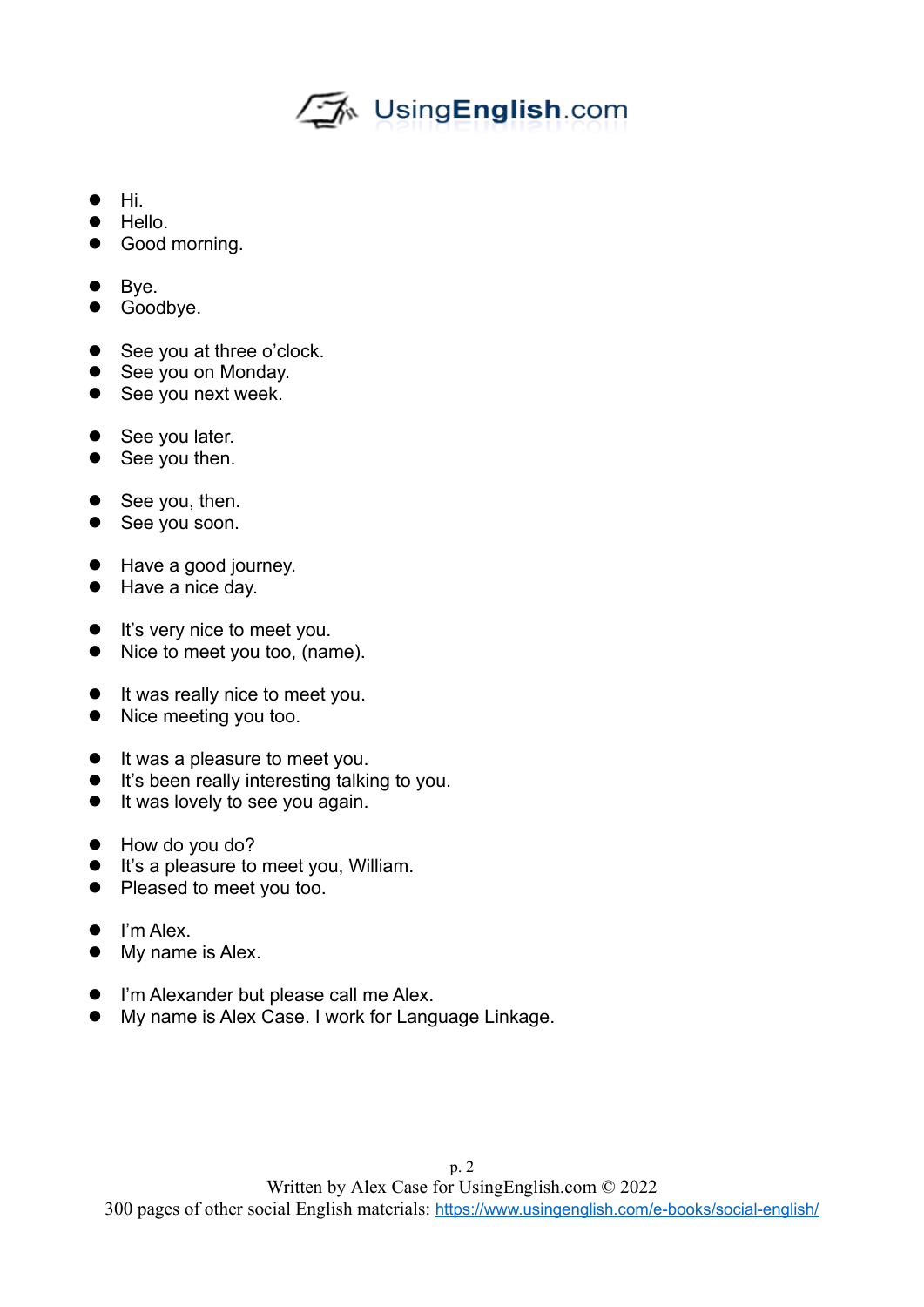

- I have an appointment with John Smith. Is that you?
- Are you John?
- Can I ask your name?
- $\bullet$  I hope we have the chance to meet again soon.
- $\bullet$  I look forward to meeting you again soon.
- Is this seat free?
- Is anyone sitting here?
- Can I introduce myself?
- May I introduce myself?
- $\bullet$  I don't think we've met, have we?
- $\bullet$  I don't think we've been introduced.
- How's it going?
- How are you doing?
- How are you?
- Do you have any plans for this evening?
- Do you have any more meetings after this?
- What's your schedule for (the rest of) today?
- Anyway, as I said I'll check with my boss and...
- I'll email you about...
- I'll be in contact about
- I'd love to hear more about that but...
- I have another meeting, so...
- I'm afraid I must go and...
- I'm sorry but I really have to...